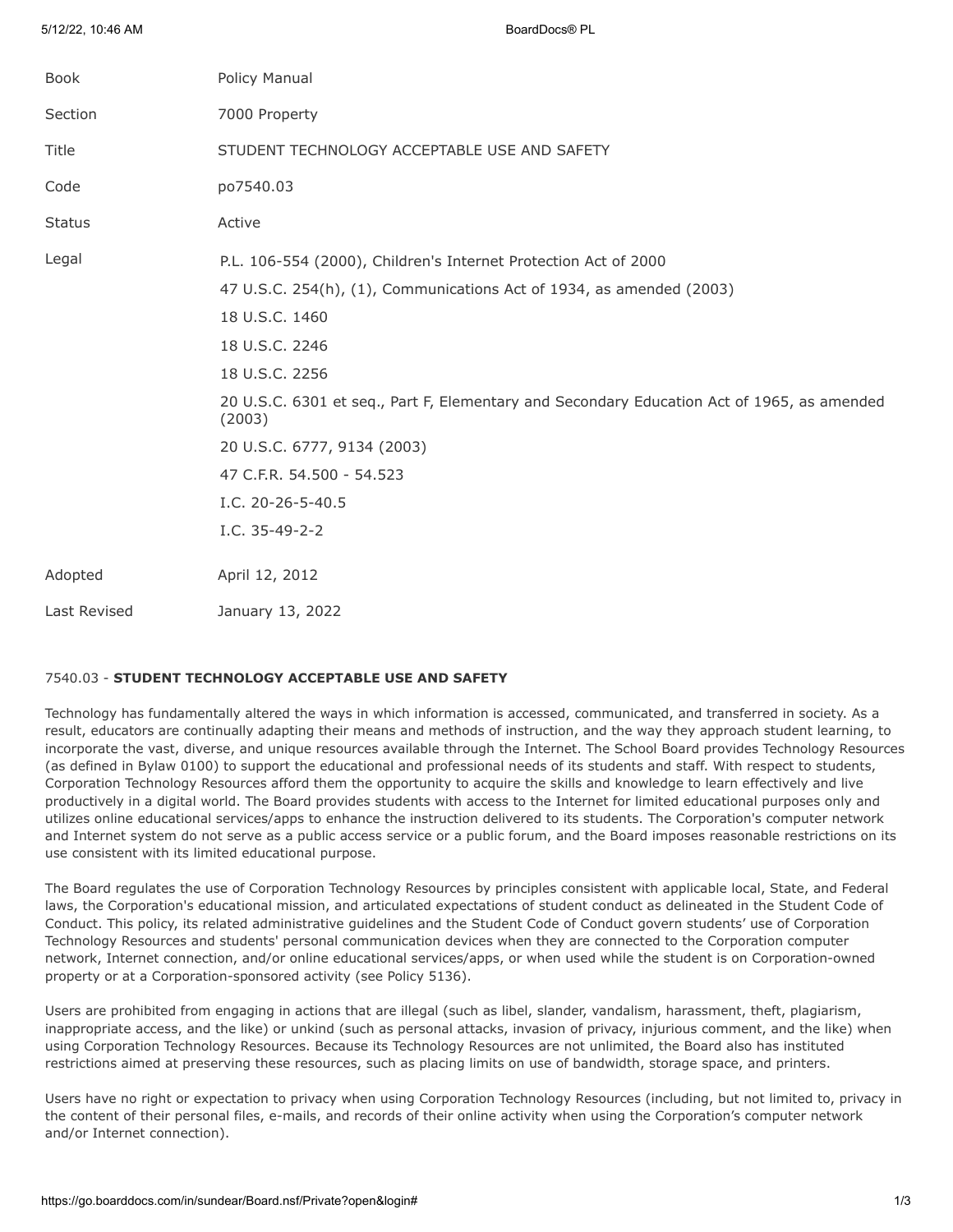### 5/12/22, 10:46 AM BoardDocs® PL

First, the Corporation may not be able to limit access technologically, through its Technology Resources to only those services and resources that have been authorized for the purpose of instruction, study and research related to the curriculum. Unlike in the past, when educators and community members had the opportunity to review and screen materials to assess their appropriateness for supporting and enriching the curriculum according to adopted guidelines and reasonable selection criteria (taking into account the varied instructional needs, learning styles, abilities, and developmental levels of the students who would be exposed to them), access to the Internet, because it serves as a gateway to any publicly available file server in the world, opens classrooms and students to electronic information resources that may not have been screened by educators for use by students of various ages.

The Board prohibits the sending, receiving, viewing, or downloading of materials that are harmful to minors on computers and other technology-related devices owned or leased by the Corporation or connected to the Corporation computer network.

Pursuant to State and Federal law, the Board has implemented technology protection measures that protect against (e.g., filter or block) access to visual displays/depictions/materials that are obscene, constitute child pornography, and/or are harmful to minors, as defined by the Children's Internet Protection Act. At the discretion of the Board or the Superintendent, the technology protection measures may be configured to protect against access to other material considered inappropriate for students to access. The Board also utilizes software and/or hardware to monitor online activity of students to restrict access to child pornography and other material that is obscene, objectionable, inappropriate and/or harmful to minors. The technology protection measures may not be disabled at any time that students may be using the Corporation Technology Resources if such disabling will cease to protect against access to materials that are prohibited under the Children's Internet Protection Act. Any student who attempts to disable the technology protection measures will be subject to discipline.

The Superintendent may temporarily or permanently unblock access to websites or online education services/apps containing appropriate material, if access to such sites has been blocked inappropriately by the technology protection measures. The determination of whether material is appropriate or inappropriate shall be based on the content of the material and the intended use of the material, not on the protection actions of the technology protection measures.

Parents/Guardians are advised that a determined user may be able to gain access to services and/or resources on the Internet that the Board has not authorized for educational purposes. In fact, it is impossible to guarantee students will not gain access through the Internet to information and communications that they and/or their parents may find inappropriate, offensive, objectionable or controversial. Parents of minors are responsible for setting and conveying the standards that their children should follow when using the Internet.

Pursuant to Federal law, students shall receive education about the following:

- A. safety and security while using e-mail, chat rooms, social media, and other forms of direct electronic communications
- B. the dangers inherent with the online disclosure of personally identifiable information
- C. the consequences of unauthorized access (e.g., "hacking", "harvesting", "digital piracy", "data mining", etc.), cyberbullying, and other unlawful or inappropriate activities by students online
- D. unauthorized disclosure, use, and dissemination of personally identifiable information regarding minors

Staff members shall provide instruction for their students regarding the appropriate use of technology and online safety and security as specified above. Furthermore, staff members will monitor the online activities of students while at school.

Monitoring may include, but is not necessarily limited to, visual observations of online activities during class sessions or use of specific monitoring tools to review browser history and network, server, and computer logs.

Building principals are responsible for providing training so that Ed-Tech users under their supervision are knowledgeable about this policy and its accompanying guidelines. The Board expects that staff members will provide guidance and instruction to students in the appropriate use of Corporation Technology Resources. Such training shall include, but not be limited to, education concerning appropriate online behavior, including interacting with other individuals on social media and in chat rooms, and cyberbullying awareness and response. Users of Corporation Technology Resources (and their parents if they are minors) are required to sign a written agreement to abide by the terms and conditions of this policy and its accompanying guidelines.

Students will be assigned a school email account that they are required to utilize for all school-related electronic communications, including those to staff members, peers, and individuals and/or organizations outside the Corporation with whom they are communicating for school-related projects and assignments. Further, as directed and authorized by their teachers, they shall use their school-assigned email account when signing up/registering for access to various online educational services, including mobile applications/apps that will be utilized by the student for educational purposes.

Students are responsible for good behavior when using Corporation Technology Resources - i.e., behavior comparable to that expected of students when they are in classrooms, in school hallways, on other school premises and at school-sponsored events. Communications on Education Technology are often public in nature. General school rules for behavior and communication apply.